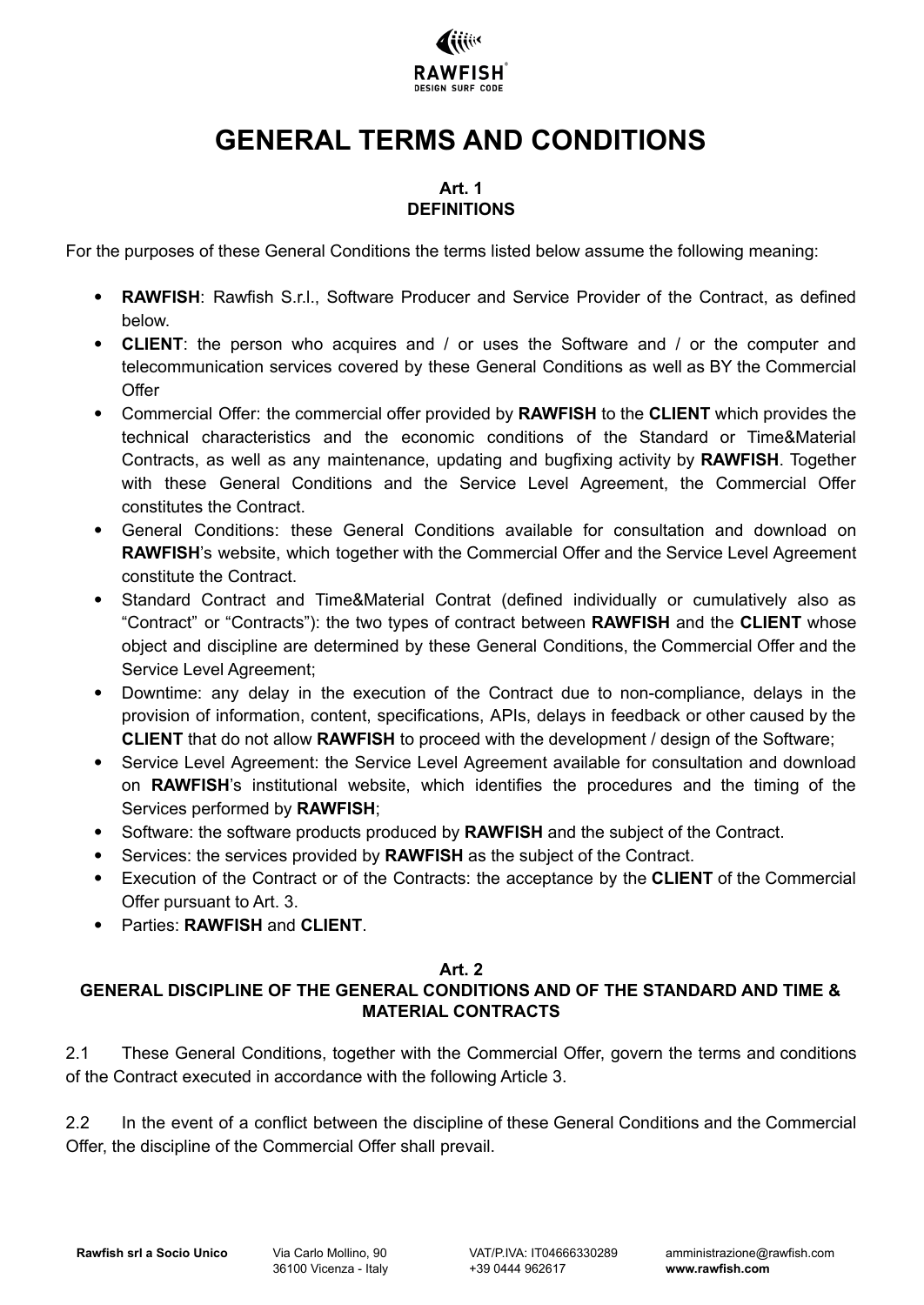

2.3 By executing the Contract pursuant to the following Article 3, the **CLIENT** explicitly acknowledges and accepts the terms and conditions of the Services and of the Software subject of the Contract.

2.4 Object of the Standard Contract is the creation of the Software having the characteristics identified in the Commercial Offer. Unless otherwise explicitly agreed in the Commercial Offer, the ownership of the Software will remain **RAWFISH**, while the **CLIENT** will acquire the right to use the same Software under the terms of the Contract.

2.5 The delivery of the Software under the Standard Contract will take place through a final test that can take place at the premises of the **CLIENT** or in remote assistance. In the final test the Parties will verify the existence of any bugs as well as the completeness and functionality of the Software. Where the outcome of the final test is positive, **RAWFISH** will issue the invoice for the payment of the consideration provided for in the Commercial Offer. From the same moment the coverage period of the after-sales assistance, if provided for in the Commercial Offer, will start to run.

2.6 The methods and deadline of payment of the consideration of the Standard Contract are indicated in the Commercial Offer.

2.7 Under the Time&Material Contract, **RAWFISH** will provide the **CLIENT** with certain resources for a specific period of time or amount of working hours under the conditions set out in the relevant Commercial Offer. The employment of the aforementioned resources shall be aimed at the realization of subsequent operational phases of a complex project, whose complete execution requires research and development activities that cannot be completely estimated at the time of the Commercial Offer. Pursuant to the Time&Material Contract, the **CLIENT** undertakes to agree with **RAWFISH** the planning of the subsequent phases of the project, not included in the Commercial Offer, well before the end of the Contract, so as to allow **RAWFISH** to plan the allocation of its resources.

2.8 The methods of payment of the Time & Material Contract, without prejudice to the specific provisions of the Commercial Offer, are as follows:

- **RAWFISH** will send monthly to the **CUSTOMER**, also by e-mail, a report including the following items:
	- hour report by type of resource used in the project;
	- list of transfers;
	- list of expenses at the foot of the list:
	- costs for plugins / purchase of audio / video material and/or purchase of services for the implementation of the project;
	- or any additional expense items;
	- pro-forma invoice including the consideration and the aforementioned expenses.

The **CLIENT** is required to communicate to **RAWFISH** within three working days of any request for clarification and / or information and / or objections with respect to the report and to the proforma invoice. After this deadline, the report and the proforma invoice is expressly accepted by the **CLIENT**, who waives any further objection.

#### **Art. 3 EXECUTION OF THE CONTRACT**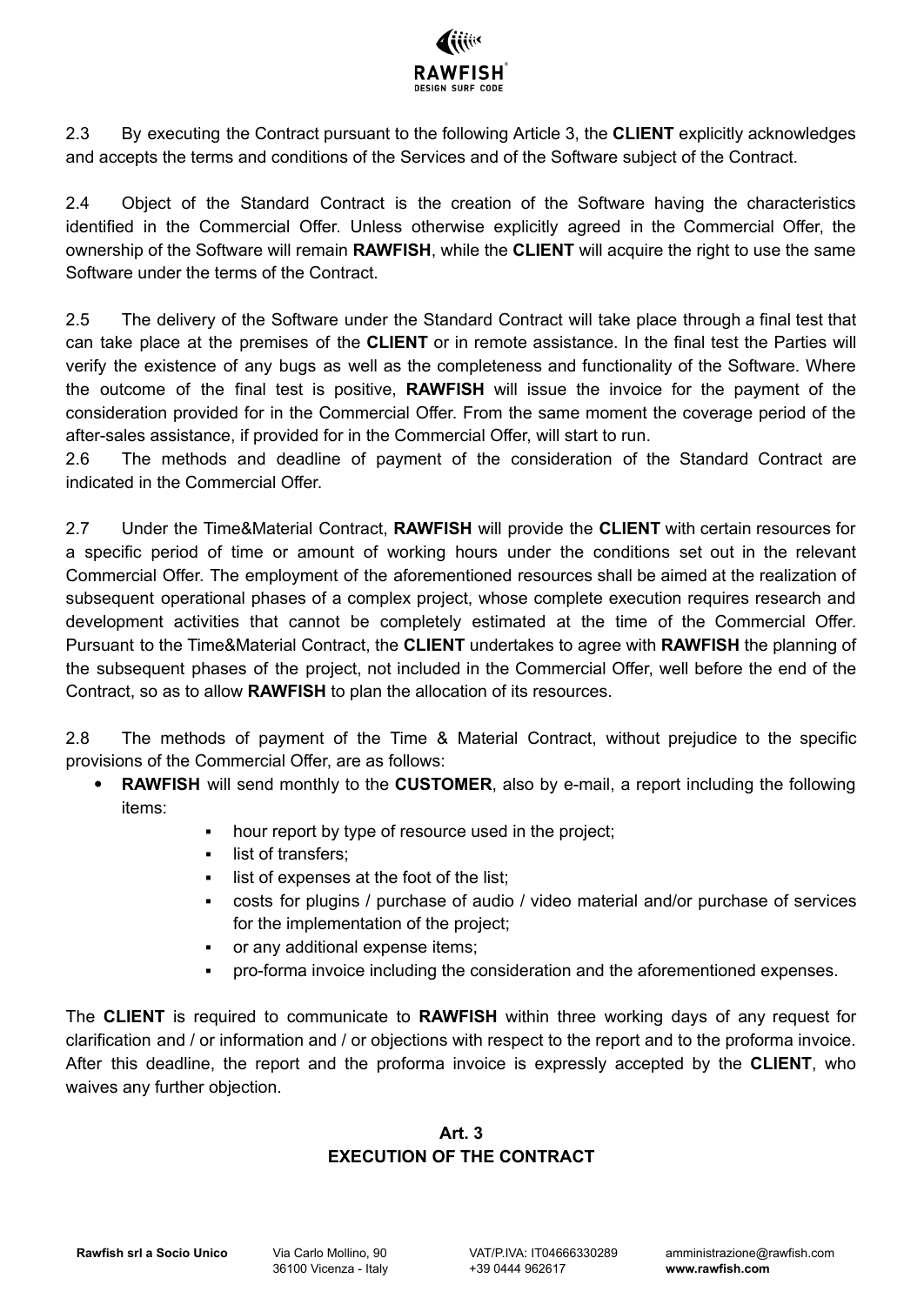

3.1 The Contract is deemed to have been executed upon acceptance by the **CLIENT** of the Commercial Offer sent by **RAWFISH**. Such acceptance may be made either in writing, by returning via email the Commercial Offer undersigned, or by concluding facts pursuant to Art. 3.3.

3.2 The acceptance of the Commercial Offer or the execution of the Contract by concluding facts pursuant to Section 3.3 below determines in any case the acceptance of these General Conditions.

3.3 The Parties expressly acknowledge that where, on request also the **CLIENT**, **RAWFISH** begins the performance of the Commercial Offer before its subscription by the **CUSTOMER**, the Contract must be considered concluded and the Parties will therefore be bound by the terms and conditions from the Commercial Offer and from these General Conditions and from the Service Level Agreement.

3.4 The Contracts will have the duration indicated in the Commercial Offer and will not be tacitly renewed. Any renewal of the duration of the Contracts must be the subject of a specific and new agreement between the Parties.

#### **Art. 4 RIGHT TO SUSPEND THE PERFORMANCE. TERMINATION**

4.1 **RAWFISH** shall be entitled to suspend or cancel the performance of the Contract in its sole discretion, or to render the delivery of the Software or of the Services subject to advance payment in full of the price and of any other sum that may be due, or to presentation of adequate guarantees, should there be any failure or delay in compliance by the **CLIENT** of the term of payment specified in the Commercial Offer, either with regard to previous orders or to the order in question.

4.2 The terms of payment provided in the Commercial Offer shall be considered essential and peremptory.

4.3 **RAWFISH** will also be entitled to, in its sole discretion, proceed as above in the event of a change in the person of the **CLIENT**, in its company structure or situation, in its financial or property situation or in its commercial image, as well as in the event of protests, executive or precautionary proceedings, suspension, difficulties or delays in fulfilling third party obligations and, in any case, should the Buyer be found to be in a state of insolvency or subject to composition procedures.

4.4 Should the situation that determined the suspension of the performance of the order and/or of the non-fulfilment of the condition last for a period longer than 6 (six) months, **RAWFISH** shall be entitled to declare the total or partial termination of the Contract. Any delay by **RAWFISH** in exercising its rights under this article 3 shall not be interpreted as a waiver of them in favour of the **CLIENT**.

#### **Art. 5**

# **PENALTIES FOR THE SUSPENSION OR THE CANCELLATION OF THE ORDER BY THE CLIENT**

5.1 Should **the CLIENT** suspend or cancel the Contract or should the **CLIENT** fail to fulfil to any of the obligations assumed by the Contract, **the CLIENT** shall be charged, as penalty, with the expenses incurred by **RAWFISH** for the performance of the purchase order, which shall be calculated in an amount equal to 30% of the Contract's value as determined in the Commercial Offer, without prejudice to its rights to claim compensation for any further damages suffered by **RAWFISH** as a consequence of the breach of the contract.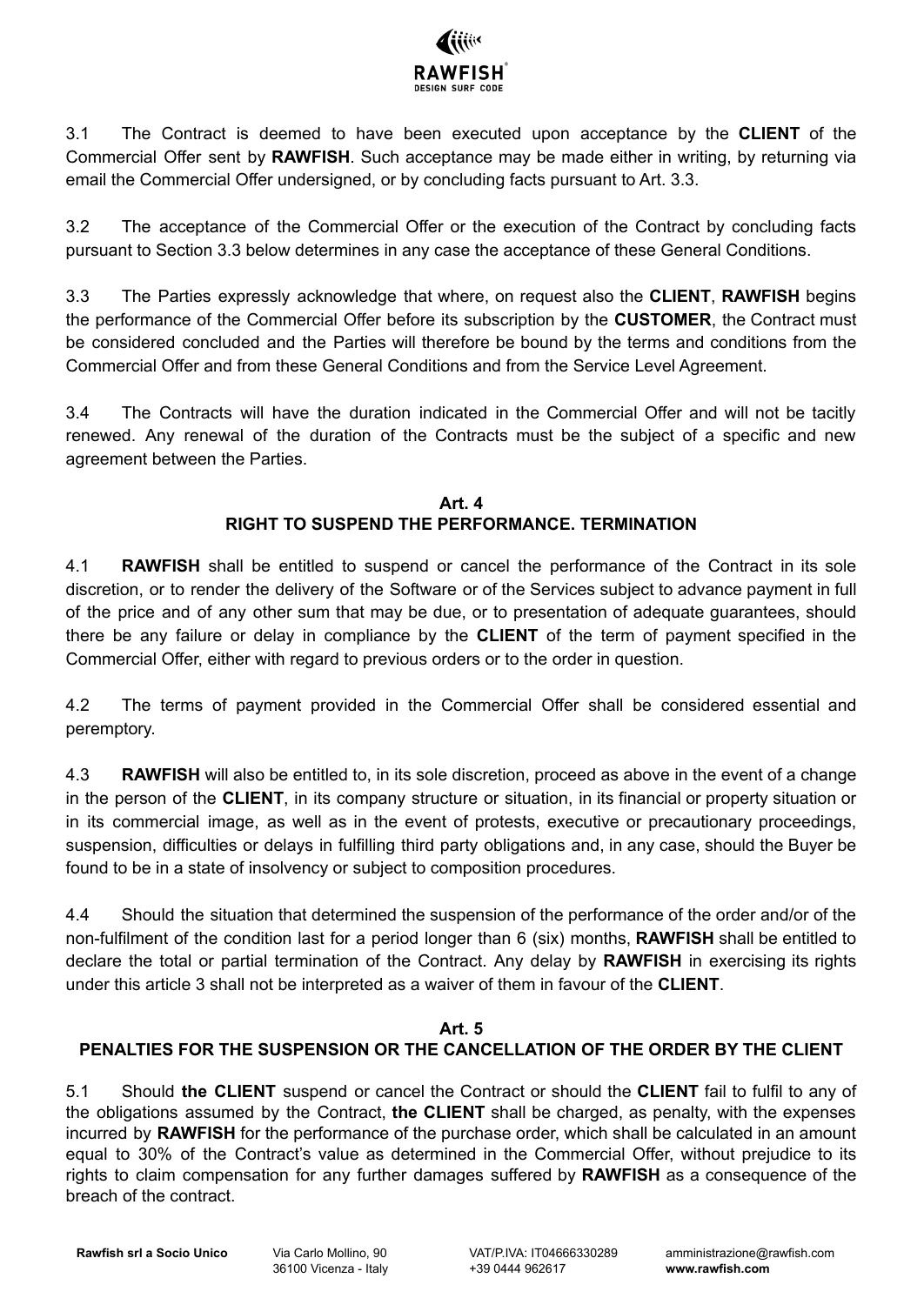

5.2 Should the **CLIENT** already have paid an amount as down payment or as deposit, **RAWFISH** shall retain as penalty for the suspension or the cancellation of the Contract, the down payment or the deposit even if higher than the 30% of the value of the Contract, without prejudice to its right to claim compensation for any further damages suffered by **RAWFISH** as a consequence of that suspension or cancellation.

#### **Art. 6 RETENTION OF OWNERSHIP**

6.1 Where the Commercial Offer provides for the transfer to the **CUSTOMER** of the source code of the Software, the source code of the Software, and therefore the Software itself, shall remain in **RAWFISH**'s ownership until the full consideration price and any other charges due from the **CLIENT** in respect of the Contract have been paid in full, including possible interests on delayed payments and the costs incurred by **RAWFISH** for the compulsory recovery of credit.

6.2 Until full payment of the Software price, the **CLIENT** may use the Software solely on **RAWFISH**'s authorization and commits to interrupt its use and to return all copies of the source code of the software to **RAWFISH at** the sole request of the latter in case of failure to pay or delayed payment.

6.3 The CLIENT expressly acknowledges and agrees that **RAWFISH** may use parts of the source code of the Software that is the subject of the Contract in order to develop other software and / or projects with third parties.

6.4 In case of breach of Contract by the **CLIENT** with respect to the terms of payment provided for in the Commercial Offer, terms which must be considered essential and peremptory, **RAWFISH** shall have the right to terminate the Contract with immediate effect by means of written communication, even via e-mail, and may retain any sums already paid by the **CLIENT** as a down payment for covering the damage suffered, save in any case the right to claim compensation for any damages suffered as a result of the breach of the Contract by the **CLIENT**.

#### **Art. 7**

# **CLAIMS. TERMS FOR SUBMISSION AND PROHIBITION OF SET-OFF**

7.1 Any claim regarding the Software must be submitted, under penalty of forfeiture of the warranty, in writing to **RAWFISH** within eight (8) days from the delivery of the Software by fax or registered letter with return receipt or by "p.e.c.".

7.2 If the claim is sound, **RAWFISH** shall proceed to eliminate the defects at its discretion and in the term that will be determined by **RAWFISH** taking into account the activity needed.

7.3 Should any claim be pending between the **CLIENT** and **RAWFISH** or should the **CLIENT** allege any claim against **RAWFISH**, this does not constitute a justified ground for the **CLIENT** to delay or suspend or deduct or set-off the payment of the price of the Contract, in whole or in part.

7.4 In no case shall **RAWFISH** be held liable for loss of revenues or loss of image/reputation suffered by the **CLIENT** for interruptions in the use of the Software because of defects.

#### **Art. 8 LIMITATION OF LIABILITY**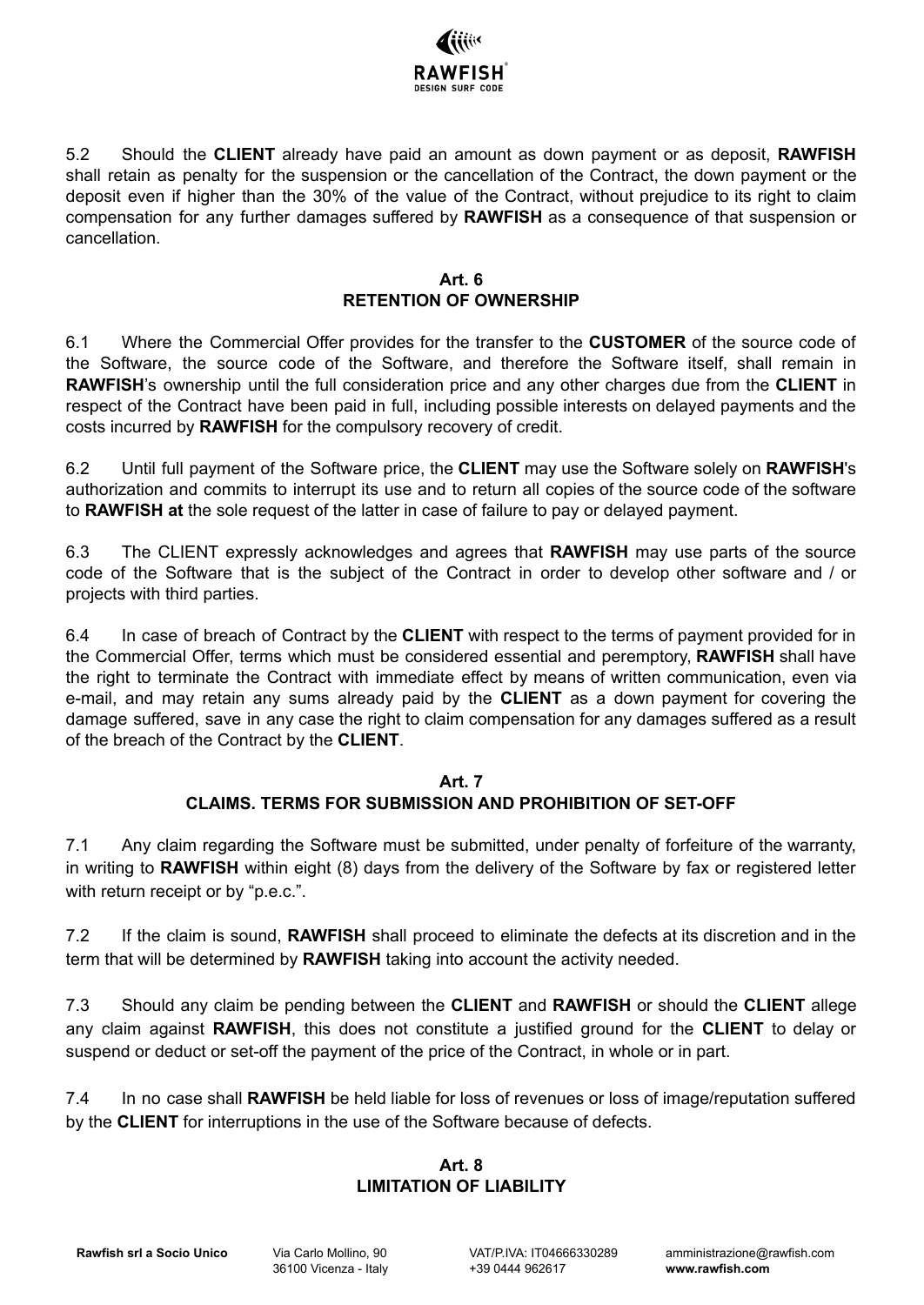

8.1 **RAWFISH** cannot be held liable in any way for the use of data, delivered and / or requested by the **CLIENT**, which, without the knowledge of **RAWFISH**, is covered by copyright or other regulations governing the processing of sensitive data and the **CLIENT** undertakes to indemnify **RAWFISH** of any claim for damages should arise from third parties for the use of these data.

8.2 The **CLIENT** uses the Services and the Software and eventually handles the Software and / or the use of the same to third parties at his own risk. **RAWFISH** shall not be held liable to the **CLIENT** or third parties to whom the **CLIENT** has eventually handed over the developed Software and / or the use of the same for direct, indirect, specific, incidental, punitive, causal or consequential damages (by way of example but not exclusive: damages in the event of inability to use or access to services, loss or corruption of data, profits, customers, image damage, business interruptions or the like) caused by the use or from the impossibility of using the Services and / or any defects in the Software developed and based on any assumptions of liability including contract violation, negligence, or otherwise, even if **RAWFISH** has been advised of the possibility of such damages and in the event that the present clause has not remedied, unless this is due to serious negligence or fraud of **RAWFISH**.

8.3 It is expressly understood that **RAWFISH** does not have any control on – and therefore we shall not be held in any way liable for – any behavior or action performed by **CLIENT** or by **CLIENT'S** employees and personnel, by operating the **SOFTWARE**. Therefore **CLIENT** is the sole responsible for the use, the operation management and of the contents and for the information uploaded on the Software.

8.4 **RAWFISH** cannot be held liable for malfunctioning of Services caused by technical problems on machines, servers, routers, telephone lines, telematics networks, etc. of its own or of third companies.

8.5 It is not attributable to **RAWFISH** any responsibility for service malfunctions, data loss, accidental or personal data transmission, and any other damage caused by attacks by hackers, thieves, hackers, crackers, viruses, etc.

8.6 **RAWFISH** cannot be held liable for malfunctioning of Services due to non-compliance and / or obsolescence of equipment for which **CLIENT** or third parties are endowed.

8.7 **RAWFISH** does not in any way guarantee the **CLIENT** secure revenue deriving from the exploitation of the Services provided by **RAWFISH** or from the use of the Software.

8.8 In the event that the **CLIENT** makes changes or alterations of any kind to the Services offered and / or to the Software (included but not limited to: code changes, folder and / or file arrangement, their names, etc.), **RAWFISH** cannot be held responsible for any damage or malfunction. If the **CLIENT** requires assistance to resolve damages caused by him or third parties, the applicable rates will be applied by the Supplier for providing such activities.

8.9 The Parties agree that, in any case, **RAWFISH** liability under the Contract will be limited to the amount for the Services or for the Software considered in the Contract to which the liability relates.

## **Art. 9 ECOMMERCE – EXCLUSION**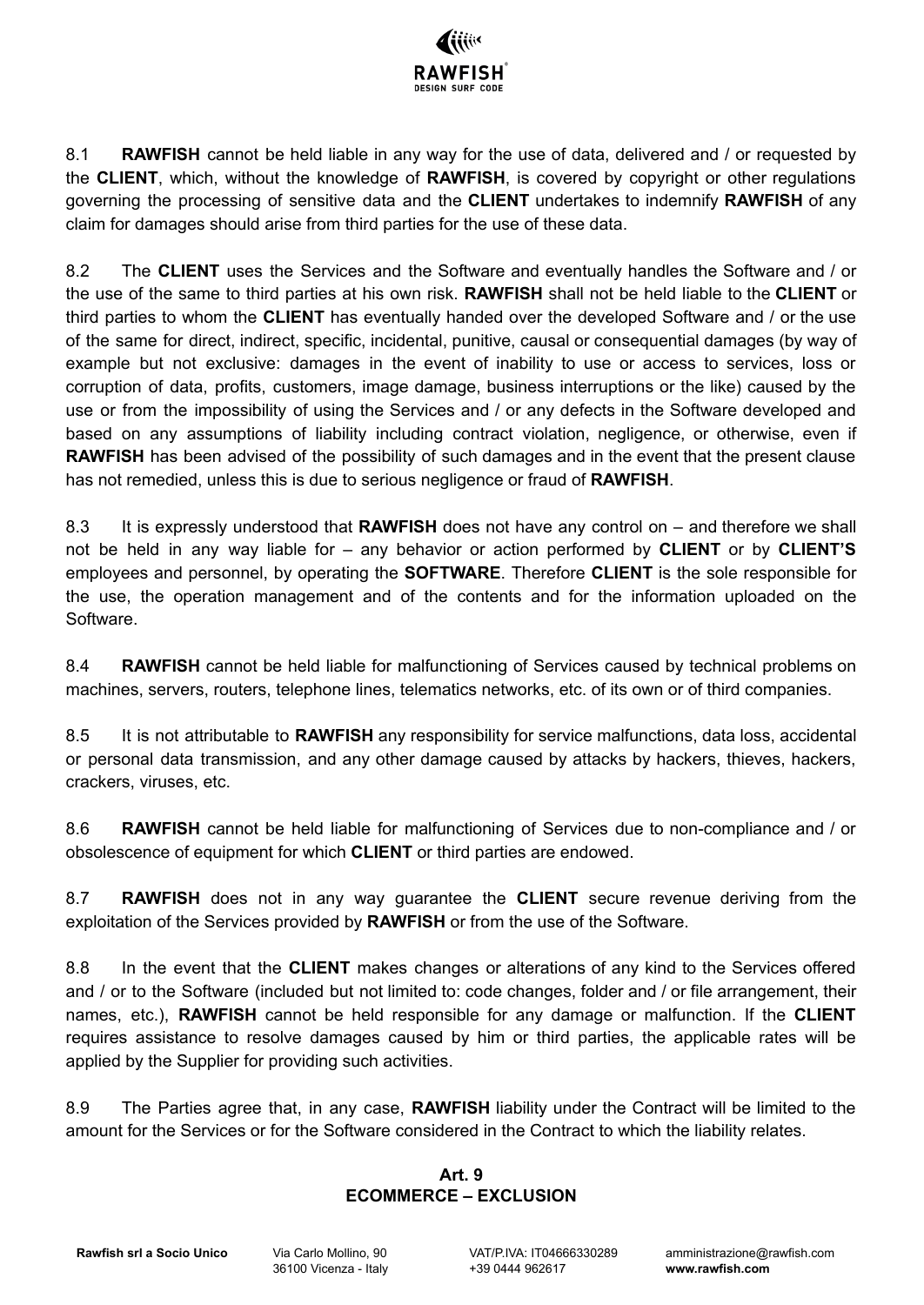

9.1

Any contractual relationships between **RAWFISH** and the **CLIENT**'s on-line customer shall be excluded. Therefore, **RAWFISH** shall not be subject to the e-commerce obligations such as, for example, obligations as per articles 64-67 of the Italian Consumer Code (D.lgs 6 September 2005, n.206) and article 12 of D.lgs 9 April 2003, n. 70.

9.2 Moreover, **RAWFISH** does not provide any conventional warranty to the **CLIENT**'s customer.

9.3 Any possible different and erroneous indication published on the **CLIENT**'s web-site shall not be effective for **RAWFISH**, safe for, in any case, for **RAWFISH**'s right to claim compensation for direct and/or indirect damages, resulting from these erroneous indications.

#### **Art. 10 FORCE MAJEURE**

10.1 Neither **RAWFISH** nor the **CLIENT** shall be held liable for failing to perform any of their obligation pursuant to these General Conditions and all contracts to which the General Conditions apply if they can demonstrate that such failure was due to an event of force majeure. Should such event occur, both **RAWFISH** and the **CLIENT** shall, unless otherwise agreed upon in writing, fulfil their obligations as soon as such event have ceased.

10.2 For the purposes of this Article, events that are outside the Parties' control are considered as events of a force majeure and that the latter could reasonably not foresee and avoid and which impede or render significantly more complex the execution of the delivery, exemplifying and not exhaustive: strikes, earthquakes, floods and other prohibitive meteorological conditions, warlike and similar events, attacks by hackers, thieves, hackers, crackers, viruses, etc.

#### **Art. 11 TRADE MARKS AND INTELLECTUAL PROPERTY RIGHT**

Any form of reproduction or use of **RAWFISH**'s trademarks and intellectual property rights is strictly prohibited without the prior written authorization of **RAWFISH**.

## **Art. 12 MENTION OF THE BUYER'S NAME**

12.1 The **CLIENT** expressly authorize **RAWFISH** to use the project subject of the Contract and/or the **CLIENT**'s name as purchaser/client of **RAWFISH**'s Software in its web site, social accounts and advertising material, inserts, newspaper or magazine articles and to advertise by these means.

12.2 Furthermore, the **CUSTOMER** expressly authorizes **RAWFISH** to indicate in the Software the term "powered by Rawfish ®" or "Rawfish Design ®"

# **Art. 13 CONFIDENTIALITY**

**Rawfish srl a Socio Unico** Via Carlo Mollino, 90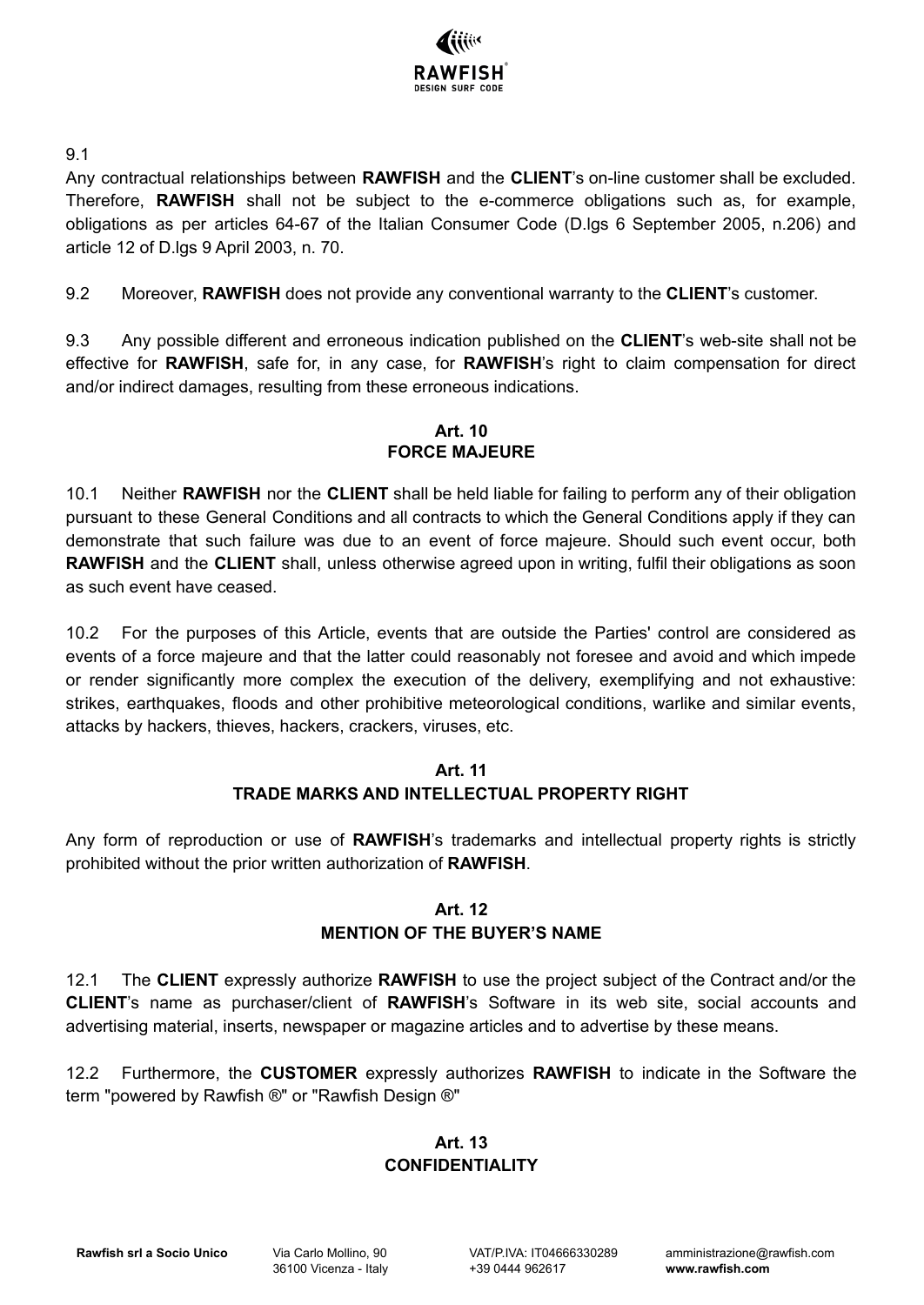

13.1 Each Party agrees that the existence and content of this Contract and all financial data pertaining to any Project shall be maintained secret and strictly confidential and shall not be published, disseminated or disclosed in any manner or to any person during the life of this Contract and for a period of 1 year thereafter.

13.2 Each Party agrees that all data, processes, equipment, technology, design, specifications, financial information, or other information disclosed by it which is in writing, or if not in writing is subsequently reduced to writing following disclosure, and is marked or otherwise indicated in writing to be confidential and/or proprietary (hereinafter referred to as "Confidential Information"), whether received directly or indirectly, shall be maintained in a confidential manner and shall not be published, disseminated or disclosed in any manner or to any person for a period of 1 year from the date of disclosure and, furthermore, any documents, drawings or other information relating to the Contract received by a Party from the other Party shall not be used by the receiving Party except for the purposes of implementing the Contract. This obligation shall survive termination of the Contract, but shall not apply to any part of said Confidential Information which:

(a) was known by the receiving Party prior to its receipt hereunder, as evidence by written documentation; or

(b) is acquired by the receiving Party from a third party which has the right to disclose such Confidential Information and which is not under any obligations to maintain the same confidentiality; or

(c) is or comes into the public domain other than by violation of confidentiality obligations; or

(d) is released in response to a subpoena, court order, governmental authority requirement, or legal process in which case the Party requested to release such information shall notify the other Party of the demand for information before responding to such demand.

13.3 Additionally, each Party may disclose Confidential Information to outside Agents, provided each such Agent agrees in writing to be bound by the terms and conditions of this clause

## **Art. 14 PRIVACY**

14.1 Personal data collected directly and/or through third parties by the **RAWFISH** (the "Controller") are processed in printed, computing and telematics form for the performance of contractual and lawful obligations as well as for the effective handing of business relations, also for future use.

14.2 The non-submittal of data, where not compulsory, will be evaluated from time to time by the Controller and the resulting decisions to be made will take into account the importance of the required data in respect of the business relation management.

14.3 Data may be disclosed, strictly in accordance with the above-mentioned purposes, and consequently processed, only in relation to the said purpose, by the other subjects:

- our agents organization
- factoring companies
- banks
- credit recovery companies
- credit insurance company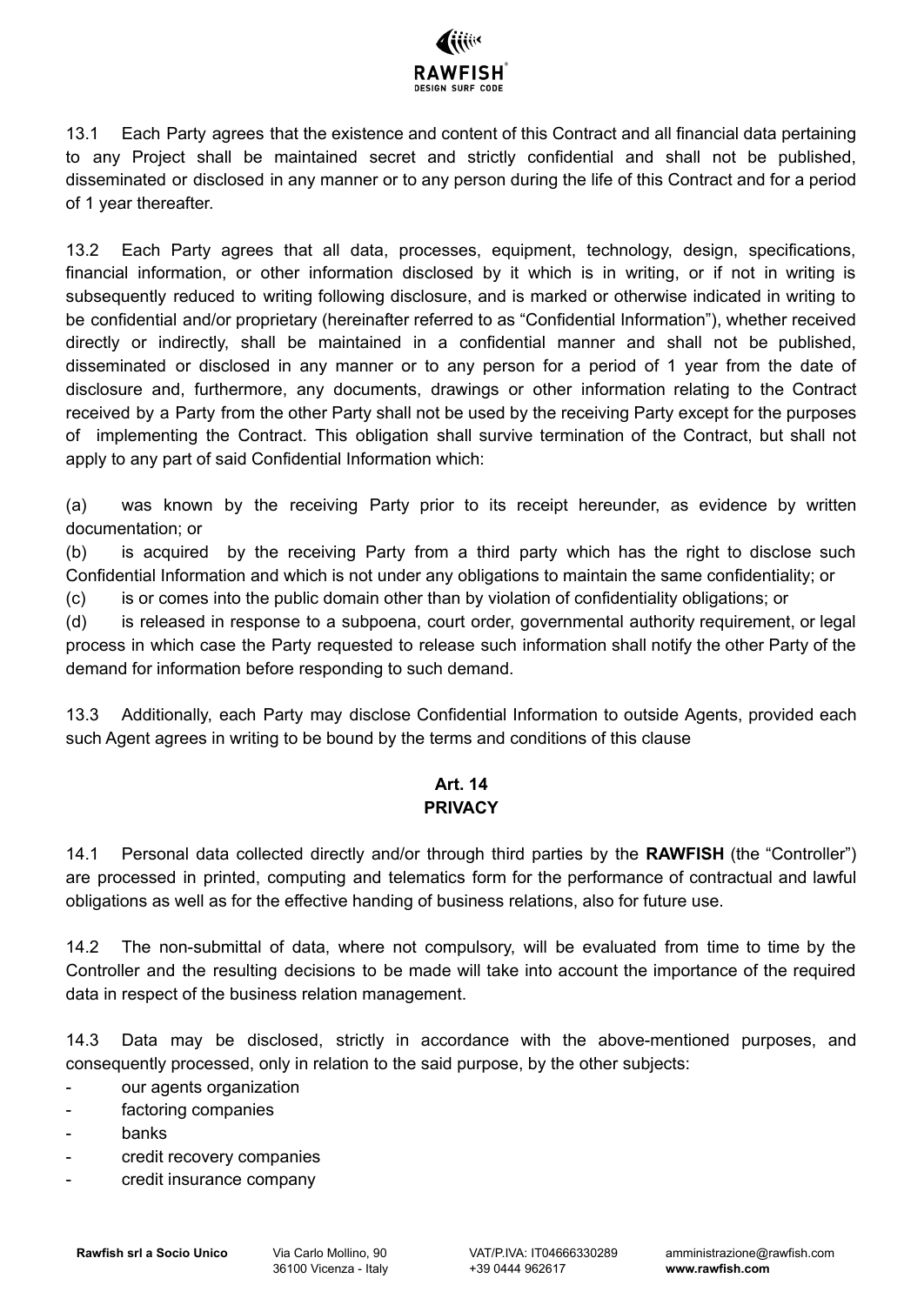

- business information companies
- professional and consultants

14.4 The **CLIENT** may exercise all the rights set forth in art.7 of L.n.196/2003 (including the rights of data access, updating, objects to data processing and cancellation).

#### 14.5 The processor is **RAWFISH**.

#### **Art. 15 DELIVERY TIME - WARRANTY**

Any delay due to Downtime will also be reflected on the delivery terms with the exclusion of any **RAWFISH** liability and will result in the application to the **CLIENT** of a daily penalty of € 200.00 (two hundred) for each human resource dedicated to the **CLIENT** pursuant to the Commercial Offer for each day of delay. If, on the other hand, **RAWFISH** has underestimated the activities covered by the Contract, it will undertake to deliver the project as soon as possible without additional costs for the **CUSTOMER**.

## **Art. 16 BUGFIX**

Unless otherwise agreed between the Parties in the Commercial Offer, **RAWFISH** commits itself for 90 days from delivery to provide bug fixing and assistance in the event of malfunctions totally imputable to itself within the terms and with the timelines provided for by the Service Level Agreement.

## **Art. 17 MISCELLANEOUS**

17.1 **RAWFISH** is solely responsible for the development of the Software in accordance with the specifications provided by the **CLIENT** and supplemented by this agreement. Any problem related to the use of the Software that highlights the need to change the structure of the Software does not imply any activity on **RAWFISH**. Any auditing activity regarding the aforementioned changes will be subject to separate quotation.

17.2 Any variation of the specifications given by the **CLIENT**, even though concerning development activities already validated and concerning activities not yet under development, will result in a change in the time estimates and costs offered by this contract by **RAWFISH**.

# **Art. 18 LANGUAGE, APPLICABLE LAW AND COURT OF COMPETENT JURISDICTION**

18.1 The language of these General Conditions is Italian and the Italian version will be the only one to be considered for the interpretation of the text of the Contract.

18.2 These General Conditions and Contract executed by the Parties shall be subject wholly and exclusively to Italian law. For any dispute that may arise between the Parties, both with reference to the present General Conditions and to each Contract concluded between said parties, it is hereby agreed